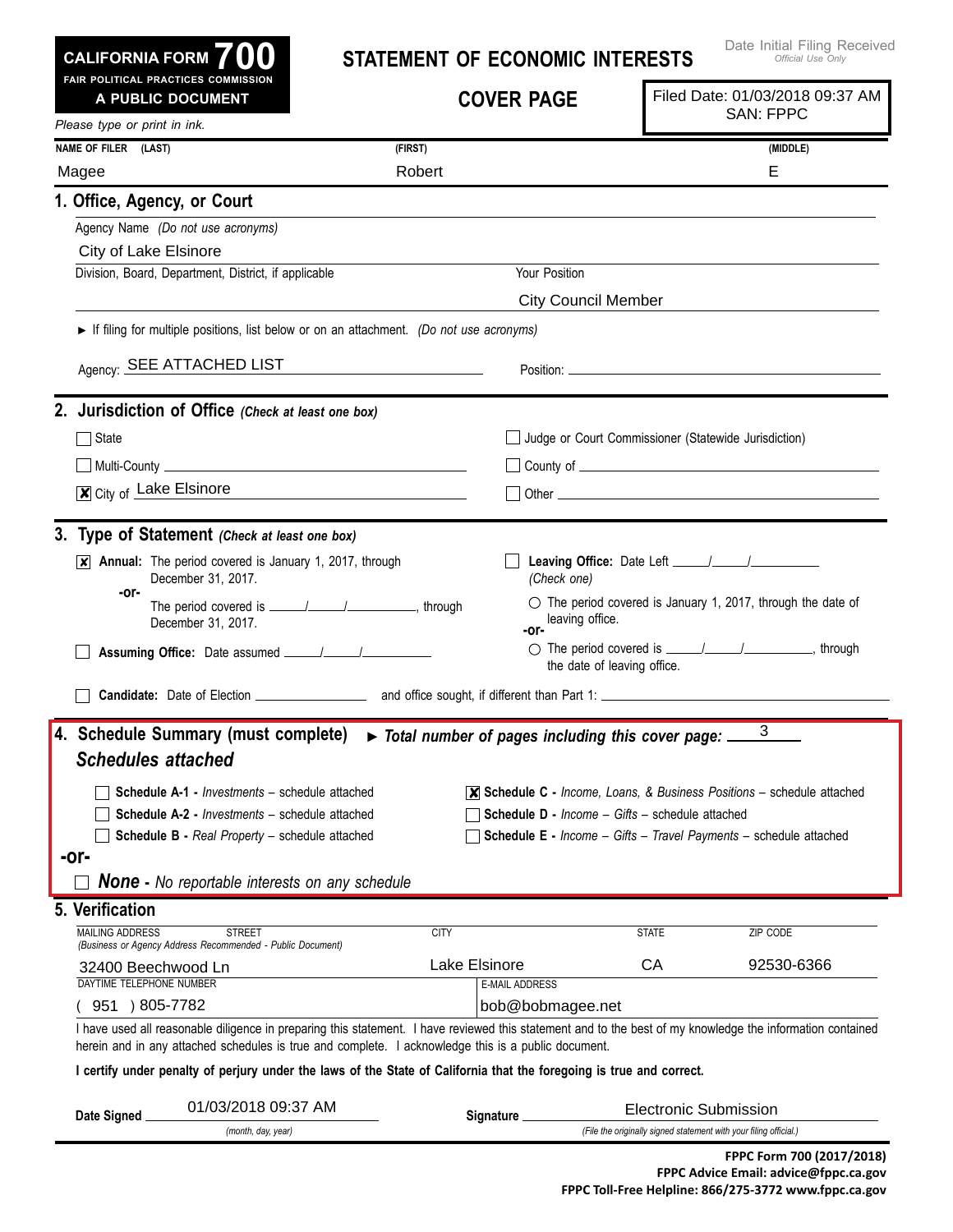## STATEMENT OF ECONOMIC INTERESTS

COVER PAGE ATTACHMENT

**CALIFORNIA FORM 700 FAIR POLITICAL PRACTICES COMMISSION** Name

Robert Magee

## EXPANDED STATEMENT LIST

| <b>Agency Name</b>                         | Division, Board.<br>Department, District | Position or Title                             | Jurisdiction          | Type of<br>Statement | Period Covered      |
|--------------------------------------------|------------------------------------------|-----------------------------------------------|-----------------------|----------------------|---------------------|
| Forestry and Fire Protection<br>Department |                                          | Board of Forestry and<br>Fire Services Member | State<br>l California | Annual               | 01/01/17 - 12/31/17 |